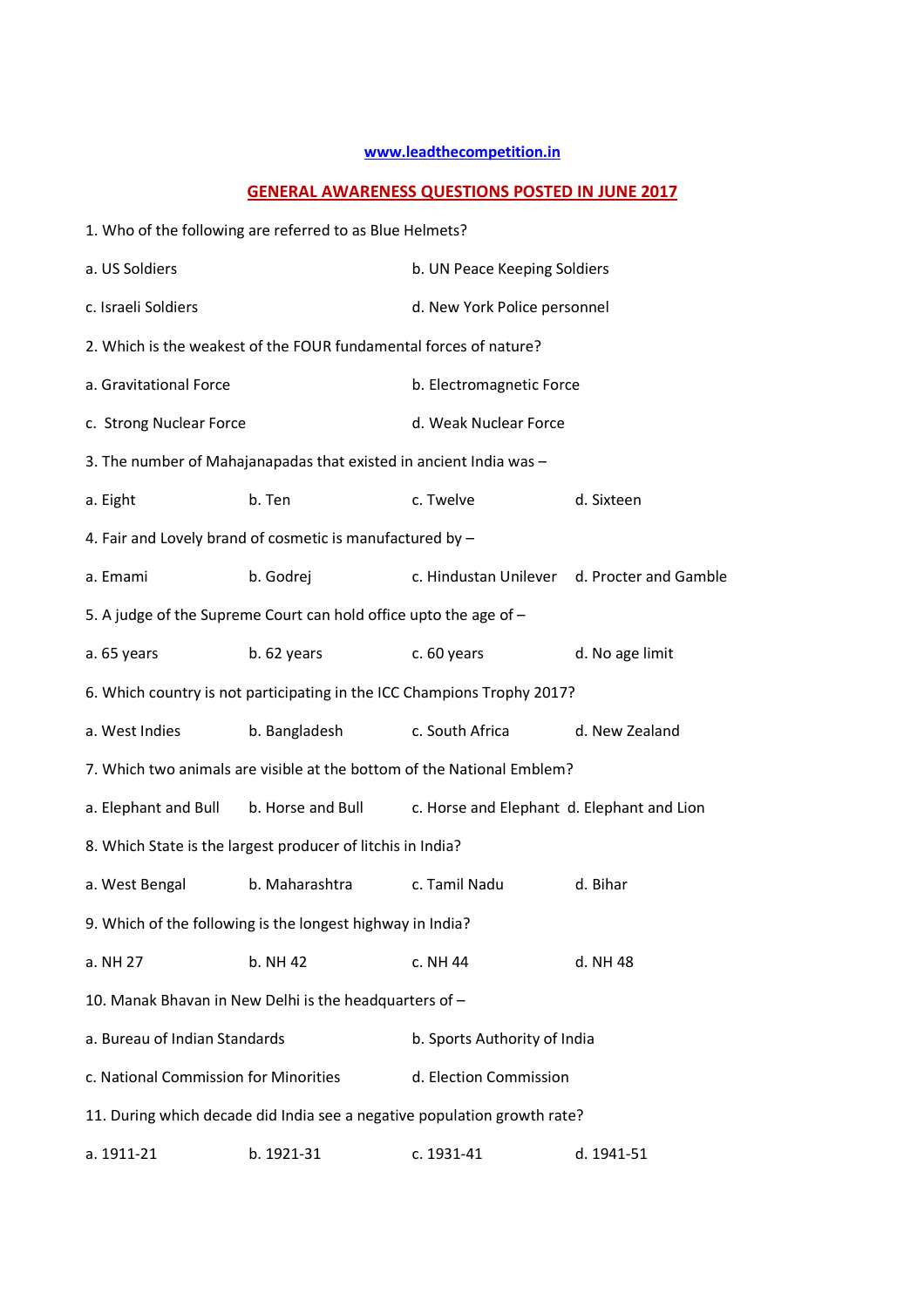|                                                |                                                              |                                    | 12. According to Census a main workder is a person who has worked for at least in a year            |  |  |  |  |
|------------------------------------------------|--------------------------------------------------------------|------------------------------------|-----------------------------------------------------------------------------------------------------|--|--|--|--|
| a. eight months                                | b. six months                                                | c. four months                     | d. three months                                                                                     |  |  |  |  |
|                                                | 13. Which dynasty succeeded the Mauryan dynasty?             |                                    |                                                                                                     |  |  |  |  |
| a. Gupta dynasty                               |                                                              | b. Nanda dynasty c. Shunga dynasty | d. Lichhavi dynasty                                                                                 |  |  |  |  |
|                                                | 14. Which of the following is not associated with badminton? |                                    |                                                                                                     |  |  |  |  |
| a. Sudirman Cup                                | b. Thomas Cup                                                | c. Uber Cup                        | d. Swaythling Cup                                                                                   |  |  |  |  |
|                                                | 15. Who is the director of film Sachin: A Billion Dreams?    |                                    |                                                                                                     |  |  |  |  |
| a. James Erskine<br>b. Rakeysh Omprakash Mehra |                                                              |                                    |                                                                                                     |  |  |  |  |
| d. Mahesh Bhatt<br>c. Omung Kumar              |                                                              |                                    |                                                                                                     |  |  |  |  |
|                                                | 16. With which country does Qatar have a land border?        |                                    |                                                                                                     |  |  |  |  |
| a. Egypt                                       | b. Saudi Arabia                                              | c. UAE                             | d. Iran                                                                                             |  |  |  |  |
| 17. Lohit river is a tributary of -            |                                                              |                                    |                                                                                                     |  |  |  |  |
| a. Ganga                                       | b. Indus                                                     | c. Brahmaputra                     | d. Godavari                                                                                         |  |  |  |  |
| 18. Ohm is the unit of -                       |                                                              |                                    |                                                                                                     |  |  |  |  |
| a. Capacitance                                 | b. Inductance                                                | c. Frequency                       | d. Resistance                                                                                       |  |  |  |  |
|                                                | 19. Kiran Mazumdar Shaw is associated with which company?    |                                    |                                                                                                     |  |  |  |  |
| a. Biocon                                      | b. ICICI Bank                                                | c. HSBC                            | d. PepsiCo                                                                                          |  |  |  |  |
|                                                | 20. A hepatologist deals with the diseases of the -          |                                    |                                                                                                     |  |  |  |  |
|                                                | a. Kidneys b. Liver                                          | c. Blood                           | d. Bones                                                                                            |  |  |  |  |
|                                                |                                                              |                                    | 21. According to Census a marginal worker is a person who has worked for less than sample in a year |  |  |  |  |
| a. eight months                                | b. six months                                                | c. four months                     | d. three months                                                                                     |  |  |  |  |
| 22. India's first nuclear reactor was named -  |                                                              |                                    |                                                                                                     |  |  |  |  |
| a. Apsara                                      | b. Bharti                                                    | c. CIRUS                           | d. Devdoot                                                                                          |  |  |  |  |
|                                                | 23. In which part of the plant are stomata found?            |                                    |                                                                                                     |  |  |  |  |
| a. Stem                                        | b. Root                                                      | c. Flower                          | d. Leaf                                                                                             |  |  |  |  |
|                                                |                                                              |                                    | 24. Which country joined the OPEC (Organisation of Petroleum Exporting Countries) in May 2017       |  |  |  |  |
| a. Gabon                                       | b. Nigeria                                                   | c. Qatar                           | d. Equatorial Guinea                                                                                |  |  |  |  |
|                                                |                                                              |                                    |                                                                                                     |  |  |  |  |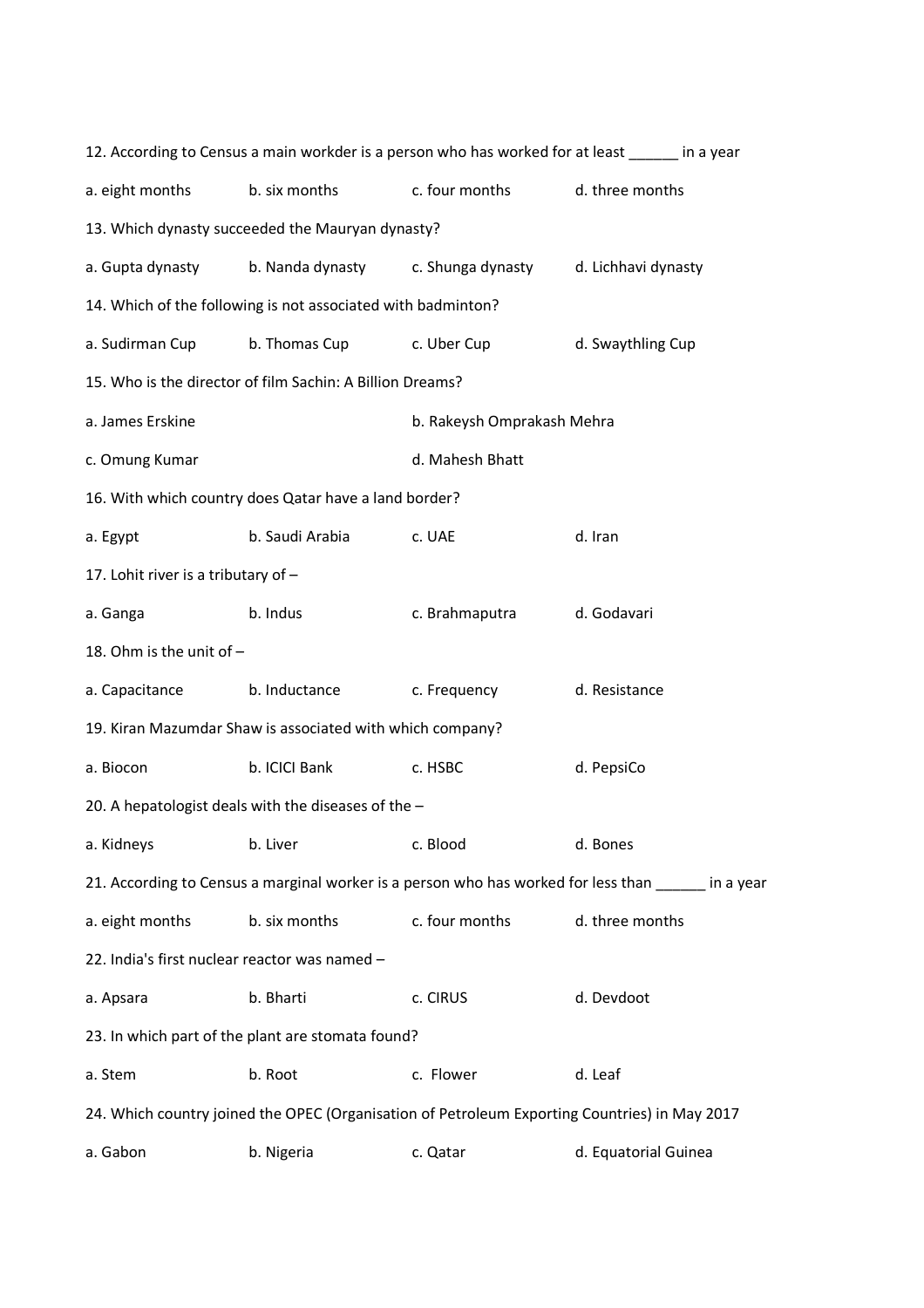| 25. National Academy of Direct Taxes is located at -   |                                                                                 |                  |                    |  |  |  |  |
|--------------------------------------------------------|---------------------------------------------------------------------------------|------------------|--------------------|--|--|--|--|
| a. Jaipur                                              | b. Nagpur                                                                       | c. Bhopal        | d. Lucknow         |  |  |  |  |
|                                                        | 26. Mesothelioma is caused by the poisoning effect of -                         |                  |                    |  |  |  |  |
| a. Asbestos                                            | b. Cotton                                                                       | c. Mercury       | d. Coal dust       |  |  |  |  |
|                                                        | 27. In which of the following mediums is the speed of sound higher than others? |                  |                    |  |  |  |  |
| a. Hydrogen                                            | b. Water                                                                        | c. Steel         | d. Oxygen          |  |  |  |  |
| 28. Which is the largest bay in the world?             |                                                                                 |                  |                    |  |  |  |  |
| a. Hudson Bay                                          | b. San Fransisco Bay c. Bay of Bengal                                           |                  | d. Bay of Biscay   |  |  |  |  |
|                                                        | 29. Arvind Parikh is associated with which musical instrument?                  |                  |                    |  |  |  |  |
| a. Pakhawaj                                            | b. Sitar                                                                        | c. Violin        | d. Tabla           |  |  |  |  |
|                                                        | 30. Which of the following is helpful in controlling the mosquitoes?            |                  |                    |  |  |  |  |
| a. Gambusia fish                                       | b. Star tortoise                                                                | c. Crab          | d. Snail           |  |  |  |  |
|                                                        | 31. The headquarters of Army Training Command are located in -                  |                  |                    |  |  |  |  |
| a. Dehradun                                            | b. Mussoorie                                                                    | c. Chandigarh    | d. Shimla          |  |  |  |  |
|                                                        | 32. The Law of Multiple Proportions was given by -                              |                  |                    |  |  |  |  |
| a. John Dalton                                         | b. Guy Lussac                                                                   | c. Joseph Proust | d. Lavoisier       |  |  |  |  |
|                                                        | 33. Fahien, the Chinese traveller visited India during the reign of -           |                  |                    |  |  |  |  |
| a. Harsha                                              | b. Chandragupta II                                                              | c. Kanishka      | d. Ashoka          |  |  |  |  |
|                                                        | 34. Which is the longest mountain range in the world?                           |                  |                    |  |  |  |  |
| a. Himalayas                                           | b. The Rockies                                                                  | c. The Andes     | d. The Alps        |  |  |  |  |
|                                                        | 35. The provisions relating to Goods and Services tax are contained in the -    |                  |                    |  |  |  |  |
| a. 101st Amendment                                     | b. 102nd Amendment c. 103rd Amendment                                           |                  | d. 104th Amendment |  |  |  |  |
|                                                        | 36. The headquarters of Sanghai Cooperation Organisation are located in -       |                  |                    |  |  |  |  |
| a. Moscow                                              | b. Shanghai                                                                     | c. Astana        | d. Beijing         |  |  |  |  |
| 37. The boiling point of liquid varies as -            |                                                                                 |                  |                    |  |  |  |  |
| a. temperature varies b. pressure varies               |                                                                                 | c. volume varies | d. density varies  |  |  |  |  |
| 38. Who propounded the Doctrine of Passive Resistance? |                                                                                 |                  |                    |  |  |  |  |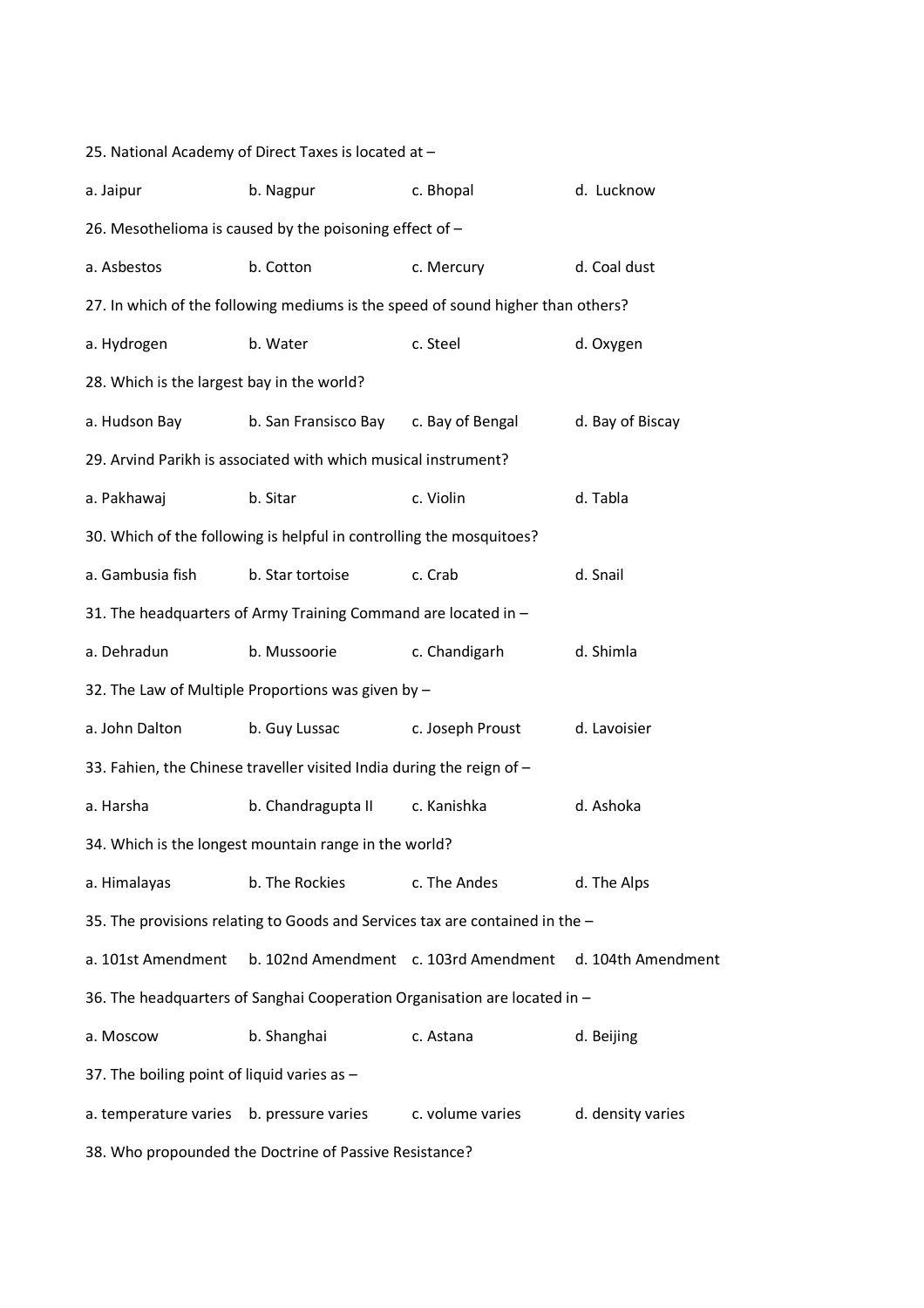| a. Lala Lajpat Rai                                        |                                                                     | b. Bal Gangadhar Tilak c. Bipin Chandra Pal                         | d. Aurobindo Ghosh                           |  |  |  |
|-----------------------------------------------------------|---------------------------------------------------------------------|---------------------------------------------------------------------|----------------------------------------------|--|--|--|
| 39. Who formulates the fiscal policy in India?            |                                                                     |                                                                     |                                              |  |  |  |
| a. Reserve Bank of India b. NITI Aayog                    |                                                                     |                                                                     | c. Ministry of Finance d. Finance Commission |  |  |  |
|                                                           | 40. 2017 Champions Trophy is being hosted by -                      |                                                                     |                                              |  |  |  |
| a. England                                                | b. South Africa                                                     | c. UAE                                                              | d. New Zealand                               |  |  |  |
|                                                           | 41. Which epic was earlier known as the Jai Samhita?                |                                                                     |                                              |  |  |  |
| a. Ramayana                                               | b. Mahabharata                                                      | c. Bhagwad Gita                                                     | d. Rig Veda                                  |  |  |  |
| 42. To which dynasty did Kanishka belong?                 |                                                                     |                                                                     |                                              |  |  |  |
| a. Kushan                                                 | b. Kanva                                                            | c. Sunga                                                            | d. Hun                                       |  |  |  |
| 43. Which element is the most abundant in the Sun?        |                                                                     |                                                                     |                                              |  |  |  |
| a. Helium                                                 | b. Thorium                                                          | d. Carbon<br>c. Hydrogen                                            |                                              |  |  |  |
| 44. Which Indian President was elected for a second term? |                                                                     |                                                                     |                                              |  |  |  |
| a. S Radhakrishnan                                        | b. Zakir Hussain                                                    | c. APJ Abdul Kalam                                                  | d. Rajendra Prasad                           |  |  |  |
| 45. Kidambi Srikanth is a well known ______ player?       |                                                                     |                                                                     |                                              |  |  |  |
| a. Badminton                                              | b. Tennis                                                           | c. Table Tennis                                                     | d. Squash                                    |  |  |  |
|                                                           | 46. Which country has the most number of time-zones?                |                                                                     |                                              |  |  |  |
| a. Russia                                                 | b. France                                                           | c. Canada                                                           | d. U.S.A.                                    |  |  |  |
|                                                           | 47. Which of the following maintains the Indian Standard Time?      |                                                                     |                                              |  |  |  |
| a. Indian Meteorological Dept                             |                                                                     | b. Tata Institute of Fundamental Research                           |                                              |  |  |  |
| c. National Physical Laboratory                           |                                                                     | d. Bhabha Atomic Research Centre                                    |                                              |  |  |  |
| 48. Dooars are alluvial flood plains found in -           |                                                                     |                                                                     |                                              |  |  |  |
| a. Punjab                                                 | b. Uttarakhand                                                      | c. Maharashtra                                                      | d. Assam                                     |  |  |  |
|                                                           | 49. Mass of an atom of an element is usually the sum of masses of - |                                                                     |                                              |  |  |  |
| a. Neutrons and Protons                                   |                                                                     | b. Neutrons and Electrons                                           |                                              |  |  |  |
| c. Protons and Electrons                                  |                                                                     | d. Only Neutrons                                                    |                                              |  |  |  |
| 50. Moortidevi Award is given by the -                    |                                                                     |                                                                     |                                              |  |  |  |
| a. Sahitya Akademi                                        |                                                                     | b. Sangeet Natak Akademi c. Bhartiya Jnanpith d. Lalit Kala Akademi |                                              |  |  |  |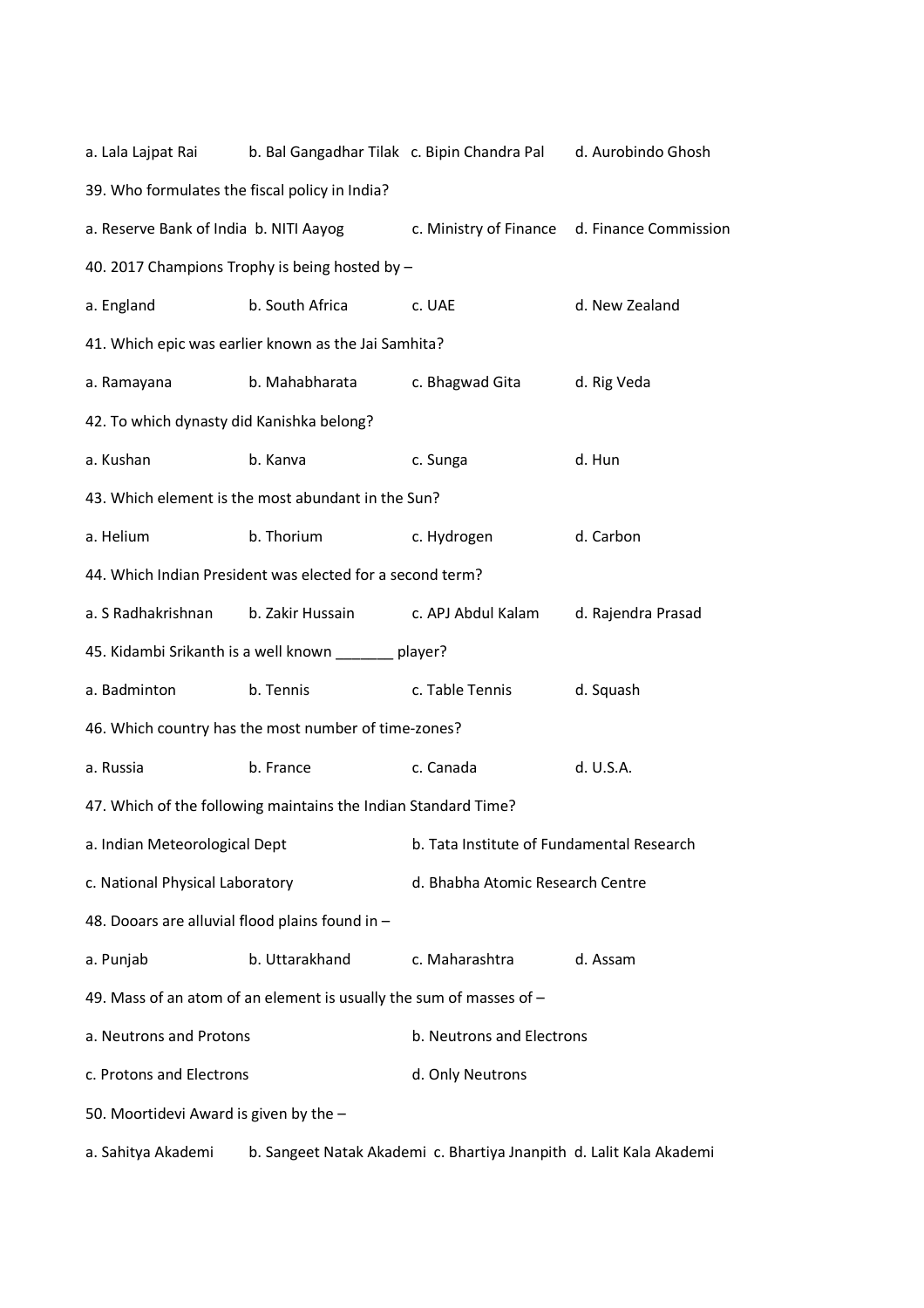| a. Mongolia                                   | b. Netherlands                                                       | c. Namibia         | d. Libya        |
|-----------------------------------------------|----------------------------------------------------------------------|--------------------|-----------------|
|                                               | 52. Hathigumpha inscription was inscribed by -                       |                    |                 |
| a. Ashoka                                     | b. Kharavela                                                         | c. Samudra Gupta   | d. Kanishka     |
| 53. Which is the visible part of the sun?     |                                                                      |                    |                 |
| a. Corona                                     | b. Chromosphere                                                      | c. Photosphere     | d. Core         |
| 54. Bhagyam oil field is located in -         |                                                                      |                    |                 |
| a. Andhra Pradesh                             | b. Gujarat                                                           | c. Telangana       | d. Rajasthan    |
| 55. Which part of the flower is the corolla?  |                                                                      |                    |                 |
| a. Stem                                       | b. Stamen                                                            | c. Petals          | d. Pistil       |
| 56. Ian Fleming is well known as creator of-  |                                                                      |                    |                 |
| a. James Bond                                 | b. Sherlock Holmes                                                   | c. Hercules Poirot | d. Tarzan       |
| 57. Alpaca is an animal native to -           |                                                                      |                    |                 |
| a. Australia                                  | b. South America                                                     | c. Africa          | d. Asia         |
|                                               | 58. On which lake is the Sriharikota island located?                 |                    |                 |
| a. Kolleru lake                               | b. Ulsoor lake                                                       | c. Bellandur Lake  | d. Pulicat Lake |
|                                               | 59. Narora Nuclear Power station is located in-                      |                    |                 |
| a. Gujarat                                    | b. Rajasthan                                                         | c. Uttar Pradesh   | d. Haryana      |
| 60. Bhakra Nangal dam is located on the river |                                                                      |                    |                 |
| a. Sutlej                                     | b. Beas                                                              | c. Chenab          | d. Jhelum       |
| 61. Grenfell Tower is located in-             |                                                                      |                    |                 |
| a. Paris                                      | b. New York                                                          | c. Madrid          | d. London       |
|                                               | 62. Which Indian king is seen playing veena in ancient Indian coins? |                    |                 |
| a. Kanishka                                   | b. Chandragupta II                                                   | c. Samudragupta    | d. Harsha       |
| 63. Manjeera is a tributary of-               |                                                                      |                    |                 |
| a. Krishna                                    | b. Godavari                                                          | c. Kaveri          | d. Mahanadi     |
|                                               | 64. Mesothelioma is a disease caused by the poisoning effect of-     |                    |                 |

51. Which of the following is the least densely populated country in the world?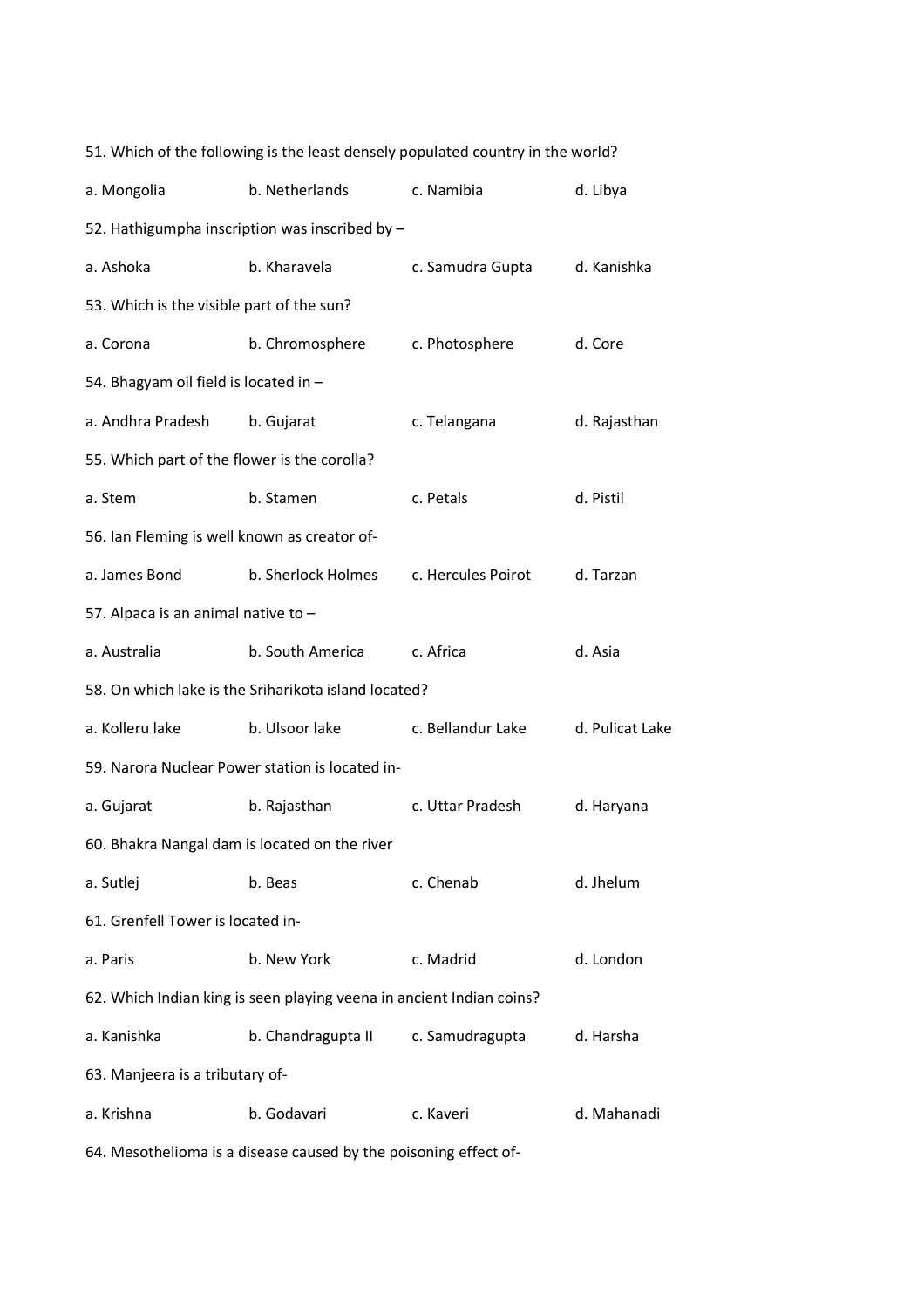| a. Asbestos                                                 | b. Coal                                                                                      | c. Mercury                   | d. Lead       |  |  |
|-------------------------------------------------------------|----------------------------------------------------------------------------------------------|------------------------------|---------------|--|--|
|                                                             | 65. Narendranath Datta is popularly known as-                                                |                              |               |  |  |
| a. Rama Krishna Paramhans                                   |                                                                                              | b. Swami Vivekananda         |               |  |  |
| c. Swami Agnivesh                                           |                                                                                              | d. Satya Sai Baba            |               |  |  |
|                                                             | 66. Leonardo da vinci belongs to which country?                                              |                              |               |  |  |
| a. Spain                                                    | b. France                                                                                    | c. Italy                     | d. Portugal   |  |  |
|                                                             | 67. In which state is the Ambubachi mela held?                                               |                              |               |  |  |
| a. West Bengal                                              | b. Sikkhism                                                                                  | c. Manipur                   | d. Assam      |  |  |
|                                                             | 68. Indian Railways Institute of Transport Management is located in -                        |                              |               |  |  |
| a. Vadodara                                                 | b. Secunderabad                                                                              | c. Lucknow                   | d. Jhansi     |  |  |
| 69. Which country will host the champions trophy in 2021? - |                                                                                              |                              |               |  |  |
| a. Pakistan                                                 | b. India                                                                                     | c. Australia<br>d. Sri Lanka |               |  |  |
| 70. Hippocrates is known as the father of-                  |                                                                                              |                              |               |  |  |
| a. Medicine                                                 | b. Geography                                                                                 | c. Geometry                  | d. History    |  |  |
| 71. Indian Army Day is observed on -                        |                                                                                              |                              |               |  |  |
| a. January 5                                                | b. December 4                                                                                | c. September 15              | d. January 15 |  |  |
|                                                             | 72. OnePlus is a smartphone manufacturer with its headquarters in -                          |                              |               |  |  |
| a. China                                                    | b. South Korea                                                                               | c. Taiwan                    | d. Japan      |  |  |
|                                                             | 73. Which of the following has not been conferred the status of classical language in India? |                              |               |  |  |
| a. Odia                                                     | b. Bengali                                                                                   | c. Kannada                   | d. Telugu     |  |  |
|                                                             | 74. World Development Report is published by -                                               |                              |               |  |  |
| a. International Monetary Fund                              |                                                                                              | b. World Economic Forum      |               |  |  |
| c. World Bank                                               |                                                                                              | d. U.N.O.                    |               |  |  |
|                                                             | 75. Al Jazeera is a broadcasting channel headquartered in -                                  |                              |               |  |  |
| a. Qatar                                                    | b. Iraq                                                                                      | c. Libya                     | d. Syria      |  |  |
|                                                             | 76. Which country is hosting the ICC Women's World Cup 2017?                                 |                              |               |  |  |
| a. New Zealand                                              | b. Australia                                                                                 | c. South Africa              | d. England    |  |  |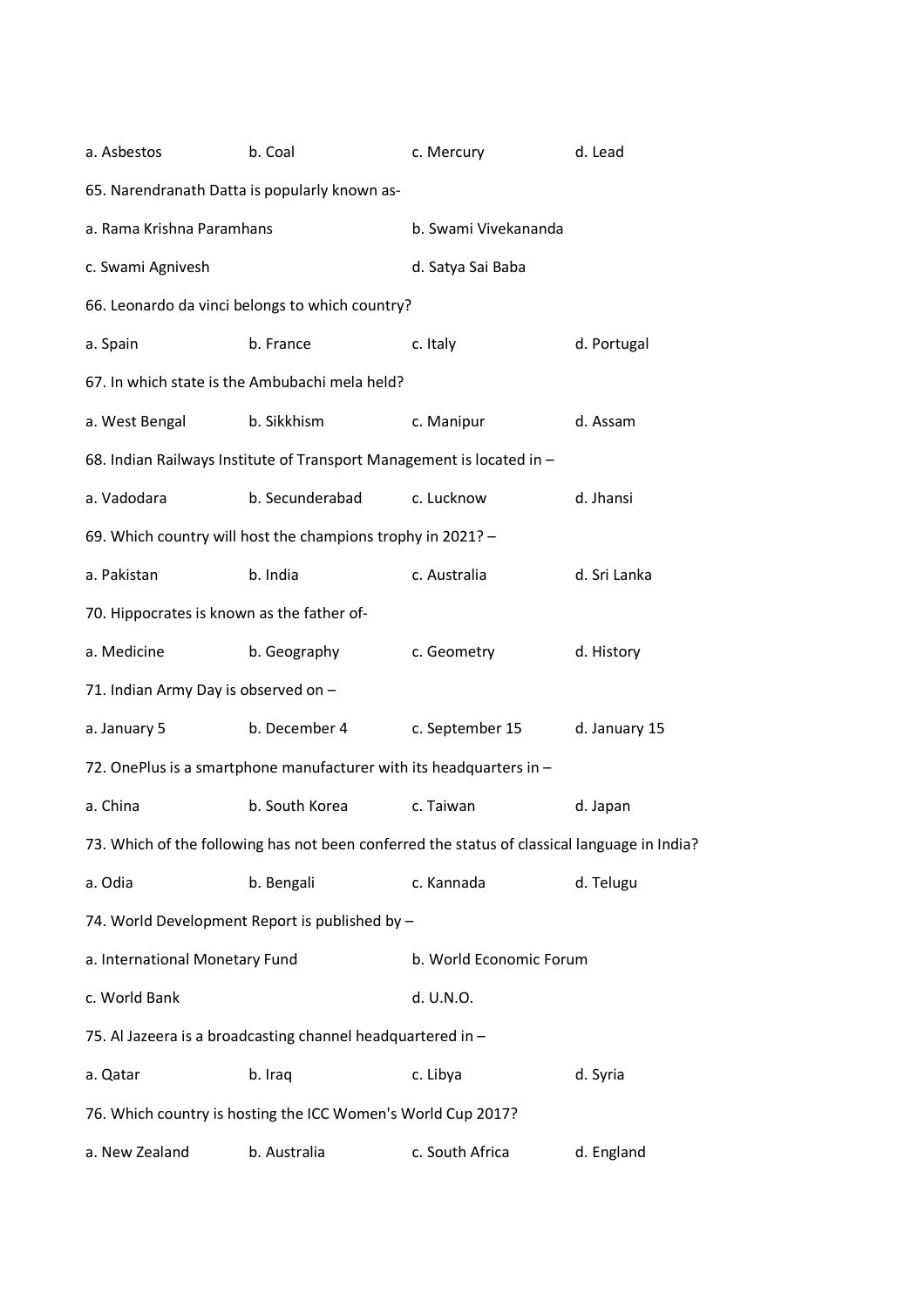| a. copper                                                              | b. silver                                                                                   | c. iron                     | d. aluminium     |  |  |
|------------------------------------------------------------------------|---------------------------------------------------------------------------------------------|-----------------------------|------------------|--|--|
|                                                                        | 78. Which crop is sown in the largest area in India?                                        |                             |                  |  |  |
| a. Wheat                                                               | b. Cotton                                                                                   | c. Sugarcane                | d. Rice          |  |  |
|                                                                        | 79. The Light of Asia, the book on Gautama Buddha was written by -                          |                             |                  |  |  |
| a. Romain Rolland                                                      | b. George Bernard Shaw c. Edwin Arnold                                                      |                             | d. Ruskin Bond   |  |  |
| 80. Thousand Pillared temple is located at -                           |                                                                                             |                             |                  |  |  |
| a. Warangal                                                            | b. Vijayawada                                                                               | c. Hampi                    | d. Madurai       |  |  |
|                                                                        | 81. Which of the following is found in nail polish remover?                                 |                             |                  |  |  |
| a. Acetone                                                             | b. Teflon                                                                                   | c. Glycerol                 | d. Ethanol       |  |  |
|                                                                        | 82. Who is author of the book Tarikh-Al-Hind?                                               |                             |                  |  |  |
| a. Ibn Batuta                                                          | b. Alberuni                                                                                 | c. Babur                    | d. Abul Fazl     |  |  |
|                                                                        | 83. Bidriware handicraft is native to which State?                                          |                             |                  |  |  |
| a. Telangana                                                           | b. Maharashtra                                                                              | c. Karnataka                | d. Tamil Nadu    |  |  |
|                                                                        | 84. How many earth days are equivalent to one day on the moon?                              |                             |                  |  |  |
| a. One day                                                             | b. Seven days                                                                               | c. 14 days                  | d. 28 days       |  |  |
|                                                                        | 85. Who of the following is NOT a recipient of Booker Prize for fiction?                    |                             |                  |  |  |
| a. Arvind Adiga                                                        | b. Kiran Desai                                                                              | c. Kishwar Desai            | d. Arundhati Roy |  |  |
|                                                                        | 86. Molasses is a by-product of which industry?                                             |                             |                  |  |  |
| a. Sugar                                                               | b. Cement                                                                                   | c. Cotton                   | d. Paint         |  |  |
|                                                                        | 87. The forest cover in India as a percentage of its geographical area is approximately -   |                             |                  |  |  |
| a. 16%                                                                 | b. 21%                                                                                      | c. 26%                      | d. 30%           |  |  |
|                                                                        | 88. In the internet address http://www.leadthecompetition.in, the Top Level Domain name is? |                             |                  |  |  |
| a. www                                                                 | b. http                                                                                     | c. leadthecompetition d. in |                  |  |  |
|                                                                        | 89. Which is the largest island in the Indian Ocean?                                        |                             |                  |  |  |
| a. Sri Lanka                                                           | b. Seychelles                                                                               | c. Madagascar               | d. Mauritius     |  |  |
| 90. Which of the following is the largest committee of the Parliament? |                                                                                             |                             |                  |  |  |

77. Which metal is the best conductor of heat?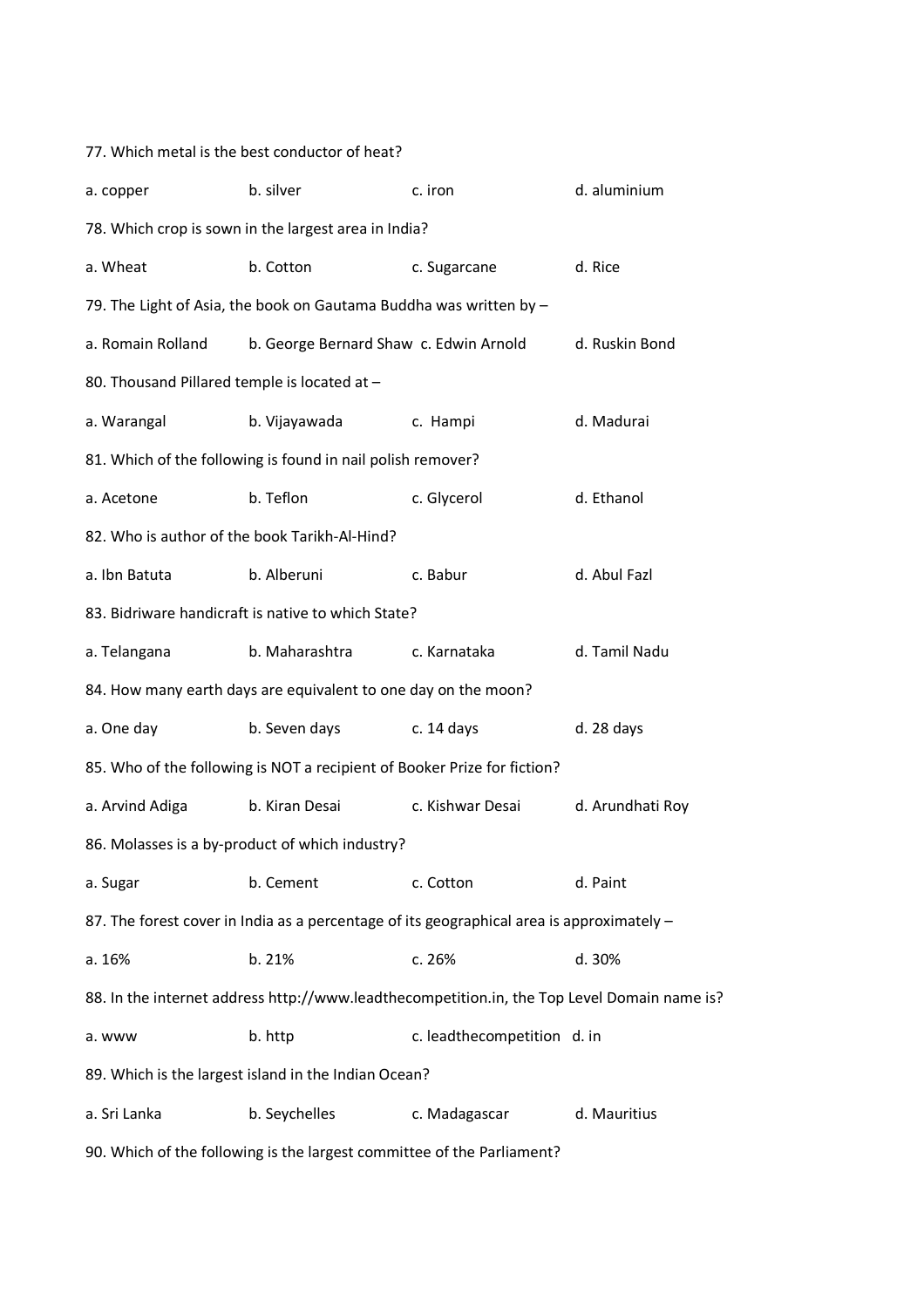| a. Committee on Estimates                                |                                                                                      | b. Committee on Public Accounts                                                  |                                                                                                  |  |  |
|----------------------------------------------------------|--------------------------------------------------------------------------------------|----------------------------------------------------------------------------------|--------------------------------------------------------------------------------------------------|--|--|
| c. Rules Committee                                       |                                                                                      | d. Committee of Privileges                                                       |                                                                                                  |  |  |
|                                                          |                                                                                      | 91. Which of the following countries has Tamil as one of its official languages? |                                                                                                  |  |  |
| a. Maldives                                              | b. Mauritius                                                                         | c. Indonesia                                                                     | d. Singapore                                                                                     |  |  |
|                                                          | 92. Which Indian king embraced Jainism in the last years of his life?                |                                                                                  |                                                                                                  |  |  |
| a. Ashoka                                                | b. Chandragupta II                                                                   | c. Chandragupta Maurya d. Samudragupta                                           |                                                                                                  |  |  |
|                                                          | 93. What is the pollination agent in hydrophily?                                     |                                                                                  |                                                                                                  |  |  |
| a. Bee                                                   | b. Water                                                                             | c. Wind                                                                          | d. Bird                                                                                          |  |  |
|                                                          |                                                                                      |                                                                                  | 94. Which river in Rajasthan was revived by the efforts of water-conservationist Rajendra Singh? |  |  |
| a. Aravari                                               | b. Luni                                                                              | c. Banas                                                                         | d. Mahi                                                                                          |  |  |
|                                                          | 95. Which country's national anthem is Kimigayo?                                     |                                                                                  |                                                                                                  |  |  |
| a. China                                                 | b. Japan                                                                             | c. South Korea                                                                   | d. North Korea                                                                                   |  |  |
| 96. The song Ekla Chalo Re (Walk alone) was written by - |                                                                                      |                                                                                  |                                                                                                  |  |  |
| a. Subhash Chandra Bose                                  |                                                                                      | b. Ishwar Chandra Vidyasagar                                                     |                                                                                                  |  |  |
| c. Rabindra Nath Tagore                                  |                                                                                      | d. Aurobindo Ghosh                                                               |                                                                                                  |  |  |
|                                                          | 97. Isohyets are lines which connect places of equal -                               |                                                                                  |                                                                                                  |  |  |
| a. Temperature                                           | b. Sunshine                                                                          | c. Cloud cover                                                                   | d. Rainfall                                                                                      |  |  |
|                                                          | 98. In which city was the first cement factory set up in India?                      |                                                                                  |                                                                                                  |  |  |
| a. Visakhapatnam                                         | b. Surat                                                                             | c. Madras                                                                        | d. Calcutta                                                                                      |  |  |
| 99. Which is the slowest stroke in swimming?             |                                                                                      |                                                                                  |                                                                                                  |  |  |
| a. Back stroke                                           | b. Breast stroke                                                                     | c. Butterfly stroke                                                              | d. Freestyle                                                                                     |  |  |
|                                                          | 100. Who is generally regarded as the father of biology?                             |                                                                                  |                                                                                                  |  |  |
| a. Aristotle                                             | b. Archimedes                                                                        | c. Hippocrates                                                                   | d. Herodotus                                                                                     |  |  |
|                                                          | 101. Which economist used the term Invisible Hand for the unobservable market force? |                                                                                  |                                                                                                  |  |  |
| a. JM Keynes                                             | b. Karl Marx                                                                         | c. Alfred Marshall                                                               | d. Adam Smith                                                                                    |  |  |
|                                                          | 102. Who of the following is the Chancellor of Delhi University?                     |                                                                                  |                                                                                                  |  |  |
|                                                          |                                                                                      |                                                                                  |                                                                                                  |  |  |

a. President of India b. Vice-President of India c. Lt. Governor of Delhi d. Chief Justice of India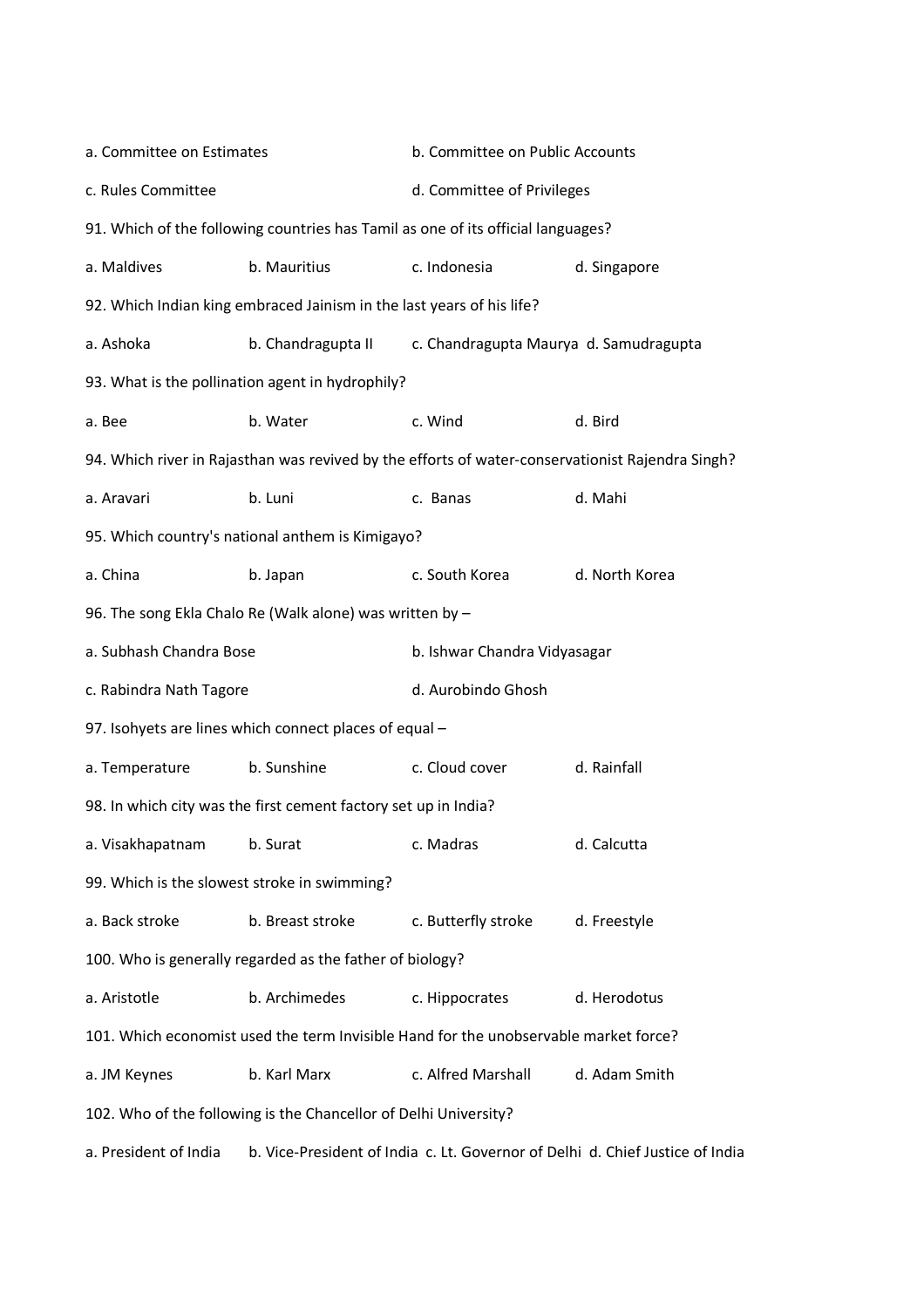103. Human Development Report is published by – a. UNDP b. WEF c. World Bank d. W.H.O. 104. By how many years is the Indian National Calendar (Saka Era) ahead of the English Calendar? a. 58 years b. 68 years c. 78 years d. 88 years 105. Sowing for the Kharif season starts in the month of – a. June b. September c. January d. March 106. Which sports award was the first to be introduced in India? a. Dronacharya Award b. Dhyanchand Award c. Rajiv Gandhi Khel Ratna Award d. Arjuna Award 107. Duralumin is an alloy of – a. copper and zinc b. copper and aluminium c. iron and chromium d. zinc and lead 108. Which of the following is the largest peninsula in the world? a. Iberian Peninsula b. Indian Peninsula c. Alaskan Peninsula d. Arabian Peninsula 109. Saga of Struggle and Sacrifice is a book written by – a. Sonia Gandhi b. Veerappa Moily c. Pranab Mukherjee d. P Chidambaram 110. Which dynasty built the Khajuraho temples in Madhya Pradesh? a. Chandela b. Chalukya c. Maurya d. Chola 111. Which national park is situated in Mumbai? a. Sanjay Gandhi National Park b. Chandoli National Park c. KBR National Park d. Salim Ali National Park 112. Which of these rocks is composed of shells and skeletons of marine organisms? a. coal b. limestone c. shale d. quartz 113. The ratio of bank's capital to its assets is known as – a. Statutory Liquidity Ratio b. Cash Reserve Ratio c. Capital Adequacy Ratio d. Debt - Equity Ratio 114. How many official languages does the United Nations Organisation have? a. Two d. Six b. Four c. Five the c. Five d. Six 115. What is the term of a judge at the International Court of Justice?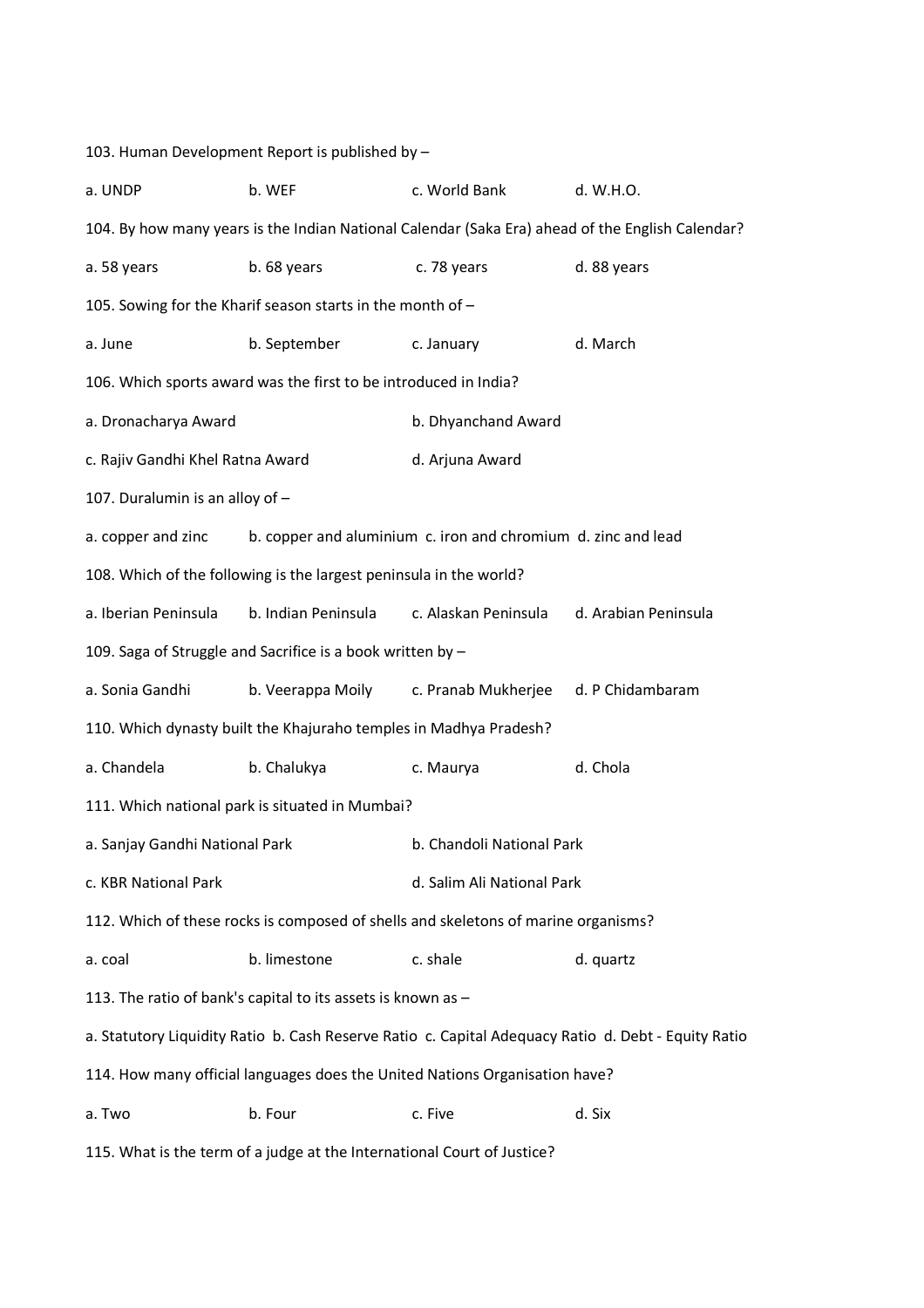| a. Seven years                               | b. Eight years                                                  | c. Nine years       | d. Ten years   |
|----------------------------------------------|-----------------------------------------------------------------|---------------------|----------------|
| 116. Coir is a natural fibre obtained from - |                                                                 |                     |                |
| a. Coconut                                   | b. Sugarcane                                                    | c. Jute             | d. Cotton      |
|                                              | 117. In which year was the first Lok Sabha constituted?         |                     |                |
| a. 1950                                      | b. 1952                                                         | c. 1948             | d. 1949        |
|                                              | 118. Which of the following is known as Hansen's disease?       |                     |                |
| a. Tuberculosis                              | b. Cholera                                                      | c. Plague           | d. Leprosy     |
|                                              | 119. The monument Gol Gumbaz is located in -                    |                     |                |
| a. Bidar                                     | b. Hyderabad                                                    | c. Bijapur          | d. Pune        |
|                                              | 120. In which year did Neil Armstrong land on moon?             |                     |                |
| a. 1969                                      | b. 1961                                                         | c. 1971             | d. 1967        |
| 121. Exercise Iron Fist is related to-       |                                                                 |                     |                |
| a. Indian Army                               | b. Indian Navy                                                  | c. Indian Air Force | d. Coast Guard |
| 122. Which type of rock is granite?          |                                                                 |                     |                |
| a. Igneous                                   | b. Metamorphic                                                  | c. Sedimentary      | d. Artificial  |
|                                              | 123. Which ancient King is known as Indian Napoleon? -          |                     |                |
| a. Kanishka                                  | b. Samudragupta                                                 | c. Harsha           | d. Ashoka      |
|                                              | 124. Which of the following is a dimensionless quantity?        |                     |                |
| a. Velocity                                  | b. Density                                                      | c. Work             | d. Angle       |
|                                              | 125. International Non-violence Day is observed on -            |                     |                |
| a. 30 Jan                                    | b. 2 Oct                                                        | c. 10 Dec           | d. 11 Jul      |
|                                              | 126. Upto what denomination can coins be issued by the RBI?     |                     |                |
| a. Rs. 10                                    | b. Rs. 100                                                      | c. Rs. 500          | d. Rs. 1000    |
|                                              | 127. The headquarters of Asian Development Bank are located in- |                     |                |
| a. Manila                                    | b. Jakarta                                                      | c. Singapore        | d. Bangkok     |
| 128. Sivakasi in Tamil Nadu is famous for-   |                                                                 |                     |                |
| a. Textiles                                  | b. Coffee                                                       | c. Fireworks        | d. Locks       |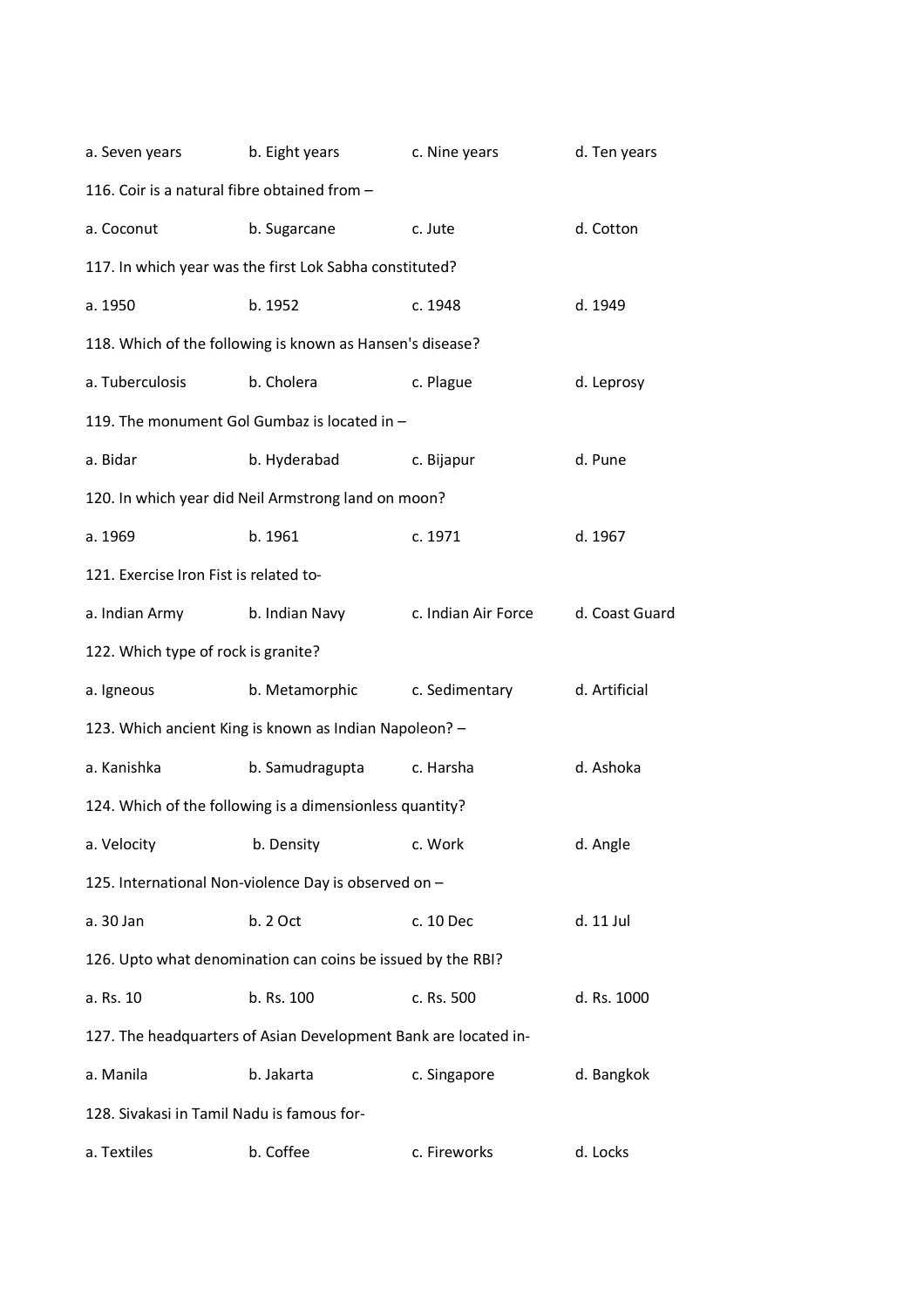129. Tatipaka oil refinery is located ina. Andhra Pradesh b. Telangana c. Odisha d. Chhattisgarh 130. Nokrek biosphere reserve is located in – a. Nagaland b. Meghalaya c. Sikkim d. Tripura 131. Which instrument is used to detect the presence of electric charge on a body? a. Voltmeter b. Ammeter c. Galvanometer d. Electroscope 132. In HTTPS:// S stands for – a. Secure b. Safe c. Simple d. Secret 133. The National Anthem of Bangladesh was written by – a. Mujib-ur-rahman b. Mohd Iqbal c. Rabindranath Tagore d. Bhupen Hazarika 134. Lal Bahadur Shastri International Airport is located in – a. Lucknow b. Varanasi c. Agra d. Patna 135. Erythrocytes are commonly known as – a. Red blood cells b. White blood cells c. Platelets d. Plasma 136. Petrol, kerosene etc. are separated from crude petroleum by the process of – a. Filtration b. Distillation c. Sublimation d. Electrolysis 137. A bench of Madras High Court is located in – a. Kanya Kumari b. Puducherry c. Madurai d. Coimbatore 138. The speed of rotation of earth at the equator is roughly – a. 1000 km per hour b. 1000 miles per hour c. 1000 meters per second d. 1000 meters per minute 139. Sickle is an agricultural tool used in – a. Threshing b. Sowing c. Harvesting d. Seeding 140. Which of the following books was not written by Harshavardhana? a. Ratnavali b. Priyadarsika c. Nagananda d. Amuktamalayada 141. Which Indian language uses the Shahmukhi script? a. Punjabi b. Rajasthani c. Dogri d. Konkani 142. Which of these is the peace time equivalent of Param Vir Chakra?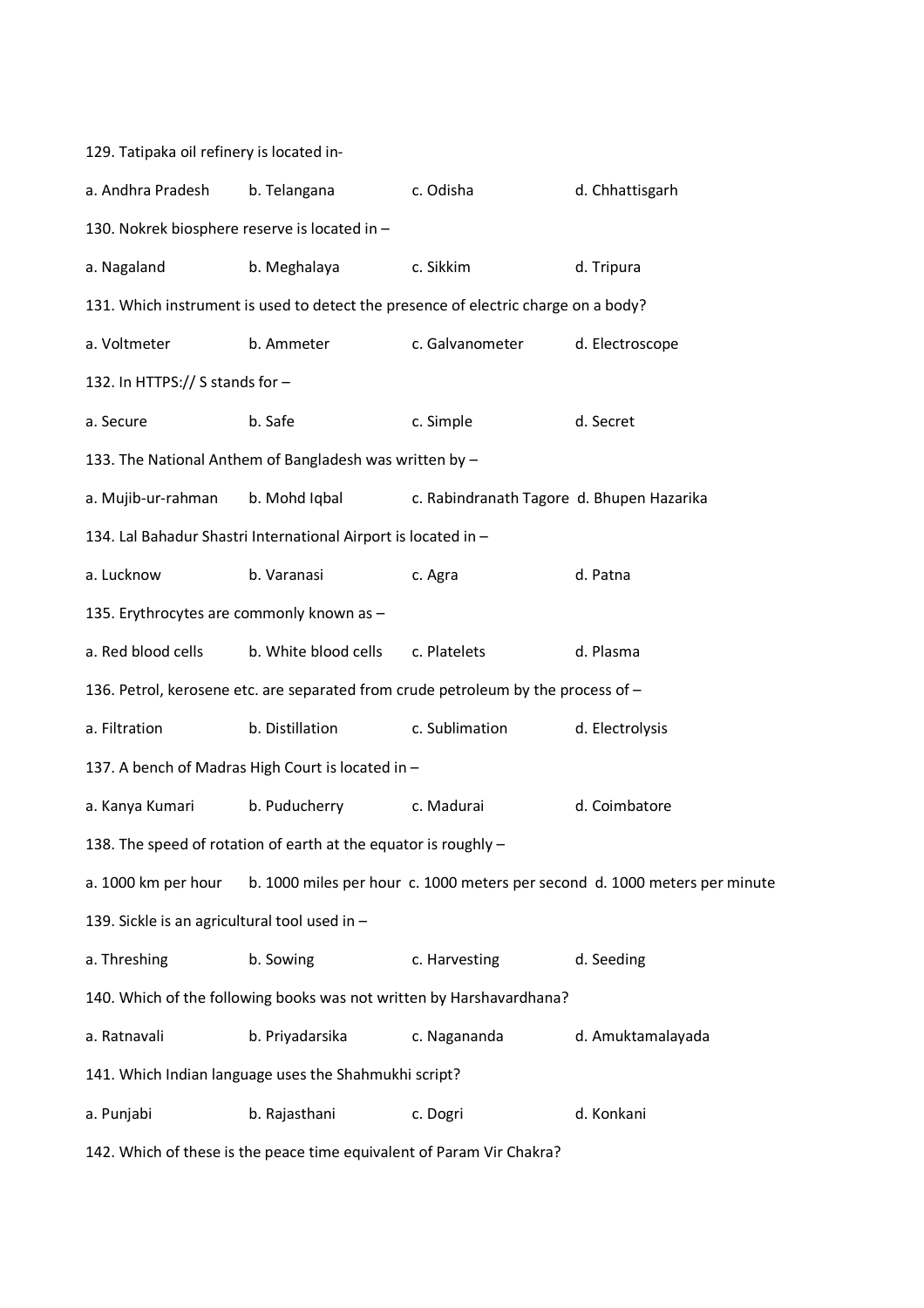| 143. The minimum percentage of demand and time liabilites which a bank has to maintain in the form of liquid<br>assets is known as - |               |              |                |                        |                  |                      |         |           |           |
|--------------------------------------------------------------------------------------------------------------------------------------|---------------|--------------|----------------|------------------------|------------------|----------------------|---------|-----------|-----------|
| a. Statutory Liquidity Ratio                                                                                                         |               |              |                | b. Cash Reserve Ratio  |                  |                      |         |           |           |
| c. Capital Adequacy Ratio                                                                                                            |               |              |                | d. Debt - Equity Ratio |                  |                      |         |           |           |
| 144. Mt. Aconcagua, the highest peak in South America is located in which country?                                                   |               |              |                |                        |                  |                      |         |           |           |
| a. Brazil                                                                                                                            | b. Peru       |              |                | c. Chile               |                  | d. Argentina         |         |           |           |
| 145. What is the term of non-permanent members of the UN Security Council?                                                           |               |              |                |                        |                  |                      |         |           |           |
| a. One year                                                                                                                          |               | b. Two years |                | c. Three years         |                  | d. Five years        |         |           |           |
| 146. Which year is observed as the year of independence of the United States of America?                                             |               |              |                |                        |                  |                      |         |           |           |
| a. 1776                                                                                                                              |               | b. 1786      |                | c. 1784                |                  | d. 1774              |         |           |           |
| 147. The main constituent of acid produced in the stomach is -                                                                       |               |              |                |                        |                  |                      |         |           |           |
| b. Hydrochloric acid<br>a. Sulphuric acid                                                                                            |               |              | c. Nitric acid |                        | d. Carbonic acid |                      |         |           |           |
| 148. Which of the following is used in the starter of a tubelight?                                                                   |               |              |                |                        |                  |                      |         |           |           |
| a. Resistor                                                                                                                          | b. Transistor |              |                | c. Diode               |                  | d. Capacitor         |         |           |           |
| 149. The ancient name of which river was Vitasta?                                                                                    |               |              |                |                        |                  |                      |         |           |           |
| a. Beas                                                                                                                              |               | b. Sutlej    |                | c. Jhelum              |                  | d. Ravi              |         |           |           |
| 150. Which disease is characterised by loss of memory?                                                                               |               |              |                |                        |                  |                      |         |           |           |
| a. Alzheimer's Disease b. Parkinson's Disease                                                                                        |               |              |                | c. Graves Disease      |                  | d. Addison's Disease |         |           |           |
| <b>Answers</b>                                                                                                                       |               |              |                |                        |                  |                      |         |           |           |
| 1. (b)                                                                                                                               | 2. (a)        | 3. (d)       | 4. $(c)$       | 5. $(a)$               | 6. (a)           | 7. (b)               | 8. (d)  | 9. (c)    | 10. (a)   |
| 11. $(a)$                                                                                                                            | 12. (b)       | 13. $(c)$    | 14. $(d)$      | 15. (a)                | 16. $(b)$        | 17. $(c)$            | 18. (d) | 19. (a)   | 20. (b)   |
| 21. (b)                                                                                                                              | 22. (a)       | 23. (d)      | 24. (d)        | 25. (b)                | 26. (a)          | 27. (c)              | 28. (c) | 29. (b)   | 30. (a)   |
| 31. (d)                                                                                                                              | 32. (a)       | 33. (b)      | 34. (c)        | 35. (a)                | 36. (d)          | 37. (b)              | 38. (d) | 39. (c)   | 40. (a)   |
| 41. (b)                                                                                                                              | 42. (a)       | 43. $(c)$    | 44. (d)        | 45. (a)                | 46.(b)           | 47. $(c)$            | 48. (d) | 49. $(a)$ | 50. $(c)$ |
| 51. $(a)$                                                                                                                            | 52. $(b)$     | 53. $(c)$    | 54. (d)        | 55. $(c)$              | 56. $(a)$        | 57. (b)              | 58. (d) | 59. $(c)$ | 60. (a)   |
| 61. (d)                                                                                                                              | 62. (c)       | 63. (b)      | 64. (a)        | 65. (b)                | 66. $(c)$        | 67. (d)              | 68. (c) | 69. (b)   | 70. (a)   |

a. Shaurya Chakra b. Ashoka Chakra c. Keerti Chakra d. Shanti Chakra